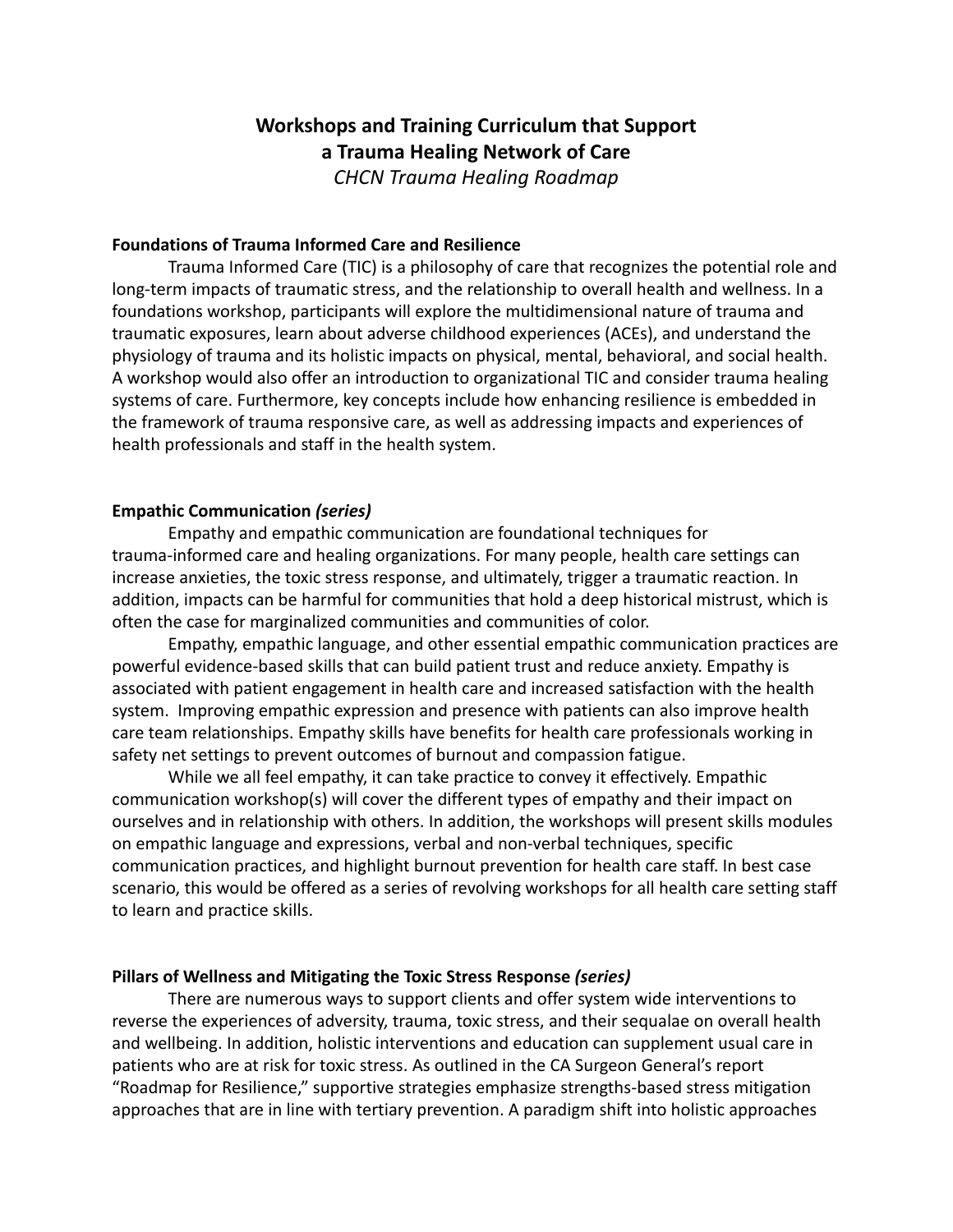broadens the context of the biomedical model into embracing ancient wisdom models of protective factors that foster resilience and personal growth.

In this workshop series, each session will be based on the "ACE Stress Busters," and include integrative health and healing strategies for toxic stress intervention. These include: healthy and supportive relationships; high-quality restorative sleep, balanced and trauma-informed nutrition, regular physical movement; mindfulness and meditation practices; access to nature; and behavioral and mental healthcare for emotional regulation. In addition, the workshops will integrate an understanding of the mind-body connection for trauma and healing; skills for engaging in trauma-responsive conversations; and review specific tools for embodying self-care strategies for staff as well as for guiding patients in resiliency practices.

#### **Relationship Centered Care and Communication**

Caring and communicating caring are two different things. The majority of people who work in healthcare do so largely because they feel a calling to help others, with compassion at the heart of what they do. However, most have never had specific training in the behaviors and language cues that patients and coworkers interpret as caring and compassionate. Clients with histories of adversity and trauma often experience healthcare and other systems as impersonal, judgmental, and harmful. Relationship centered care and communication takes a step beyond patient centered care, and is a clinical philosophy that considers comprehensive relationship styles, while stressing partnership, attention to relational processes, self-awareness, and collaborative decision-making. Among the key features are relational healing strategies, trauma informed conflict resolution skills such as non-violent communication, and embracing trauma responsiveness through mindfulness, empathy and compassion; all as methods to move beyond a biomedical lens of disease and pathology to adopting a bio-psycho-social-spiritual lens of strengths and healing. An option for individual coaching to accompany and further support skills and professional development is possible.

#### **Trauma Responsive Care Management and Leadership** *(Series)*

Care management involves a set of skills and activities intended to improve patient care by enhancing coordination of care and helping clients more effectively manage health conditions. These efforts have demonstrated potential to improve quality and reduce costs for patients with complex care conditions, especially when integrated within multidisciplinary team settings. A trauma sensitive care management process brings forth the assumption that trauma is pervasive and that all persons within the system may be coping with the effects of traumatic and toxic stress, with a need to adapt care accordingly. This workshop series will emphasize professional development and leadership through fostering key skills on the principles of TIC within care management functions, combine interactive practice-based learning opportunities and tools to strengthen skills, and offer attention to personal resilience practices to address staff satisfaction and retention. An option for individual coaching to further support skills and professional development is possible.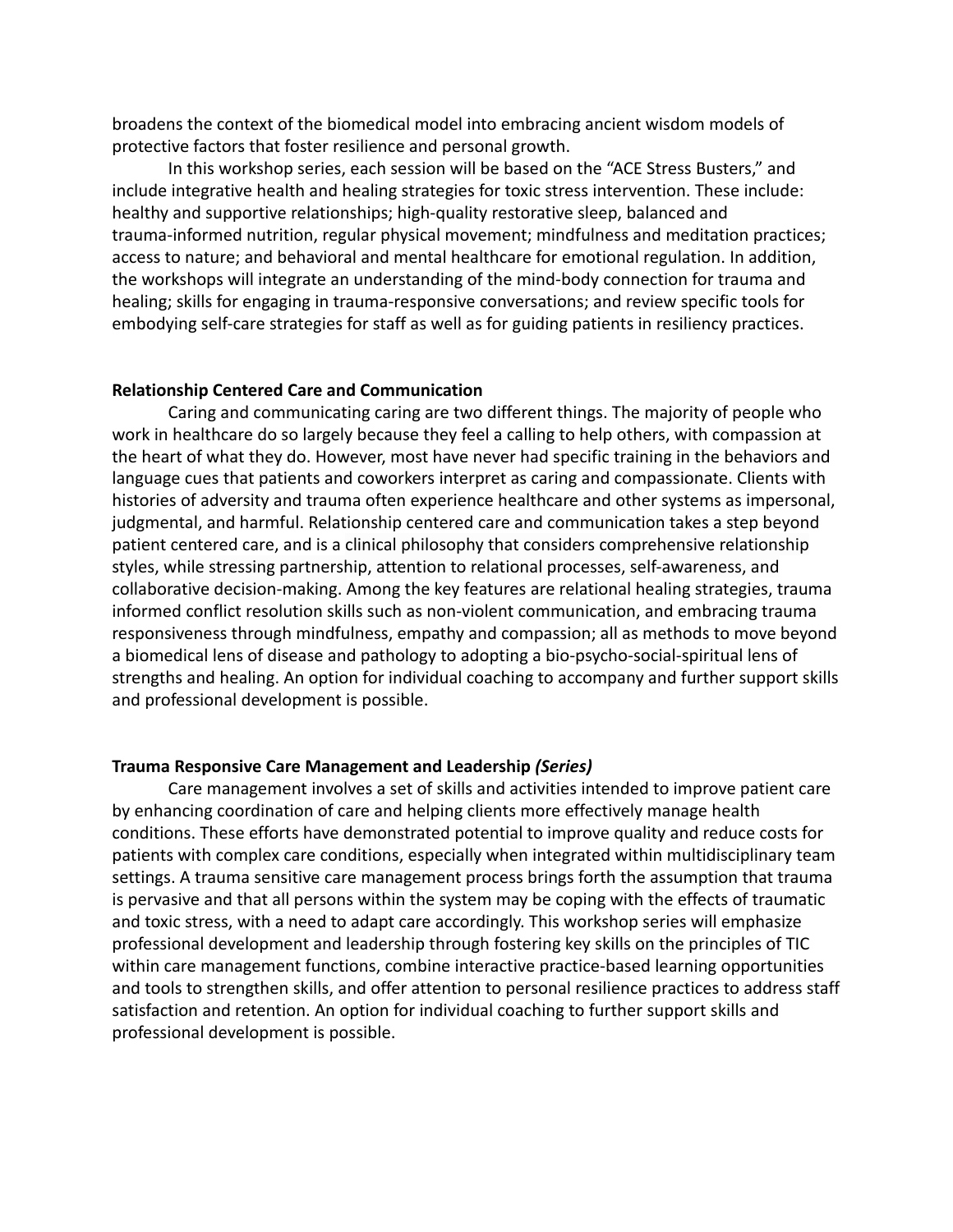#### **Conducting Sensitive Screenings**

Most people that work in health care know that screenings are a required part of practice. There are also reimbursements attached to conducting regular screenings such as the Adverse Childhood Experiences (ACES) or PEARLS questionnaire for children. "Sensitive screenings" are any screening process that asks questions that might be considered invasive, or that are associated with historically stigmatized conditions or behaviors (such as substance use, mental health, intimate partner violence, and trauma in childhood). With the transition to telehealth, many health staff are conducting sensitive screenings over the phone or through video. There is no doubt that many have mixed feelings or anxiousness about asking patients sensitive questions, and that health care staff and patients can develop "screening fatigue." This underscores the importance of delivering screenings in a skillful and human-centered way. This workshop will review the "why" behind health care screenings, focus on how to consider screenings from a connecting and humanizing perspective so that patients are invited to bring their whole selves into the care and feel comfortable to share struggles, especially with socio-emotional health. In addition, this workshop will review tips, skills, scripts, and how to manage challenges and follow up conversations when conducting sensitive screenings. This workshop may be divided into two parts: fundamentals of conducting sensitive screenings; and holding follow-up conversations for ACEs and PEARLs screenings.

#### **Resilience and Strength-Based Client Engagement**

With increasing attention to trauma informed care, it is well acknowledged that traumatic experiences and adverse childhood experiences (ACEs) represent and can lead to serious and negatively impactful health and behavioral effects. The good news is that ACEs and adversity are not destiny. There are ways to buffer the negative impacts of trauma, and post-traumatic growth is possible. Resilience is the ability to cope, adapt, and grow despite negative circumstances or environments, and is a developmental, relational, and skills-based process. While many of the ACEs and trauma informed care approaches in health care focus on dysfunction, this workshop would offer a shift into a positive growth mindset and resilience building strategies. Participants will apply resilience-oriented client care and conversations through prompts and skills activities that consciously address emotion regulation, patterns of response, and long-held negative mind and body energies. An outcome will be to help foster individual core strengths to meet life challenges from a space of hope and healing.

# **Caring for Yourself While Caring for Others: Wellbeing for Health professionals through Compassion Resilience**

For health care staff, providing the best care for clients can be rewarding as well as emotionally draining and physically demanding. We know all too well that burnout and fatigue are pervasive, and can exacerbate the experiences of toxic stress and underlying trauma. Compassion resilience is "the ability to maintain our physical, emotional, and mental well-being while responding compassionately to people who are suffering." This also includes identifying, preventing, and minimizing compassion fatigue within ourselves. A focus on compassion resilience will guide all staff back to their core set of values to rediscover the meaning, purpose, and joy that brought them to work in health care. A compassion resilience workshop will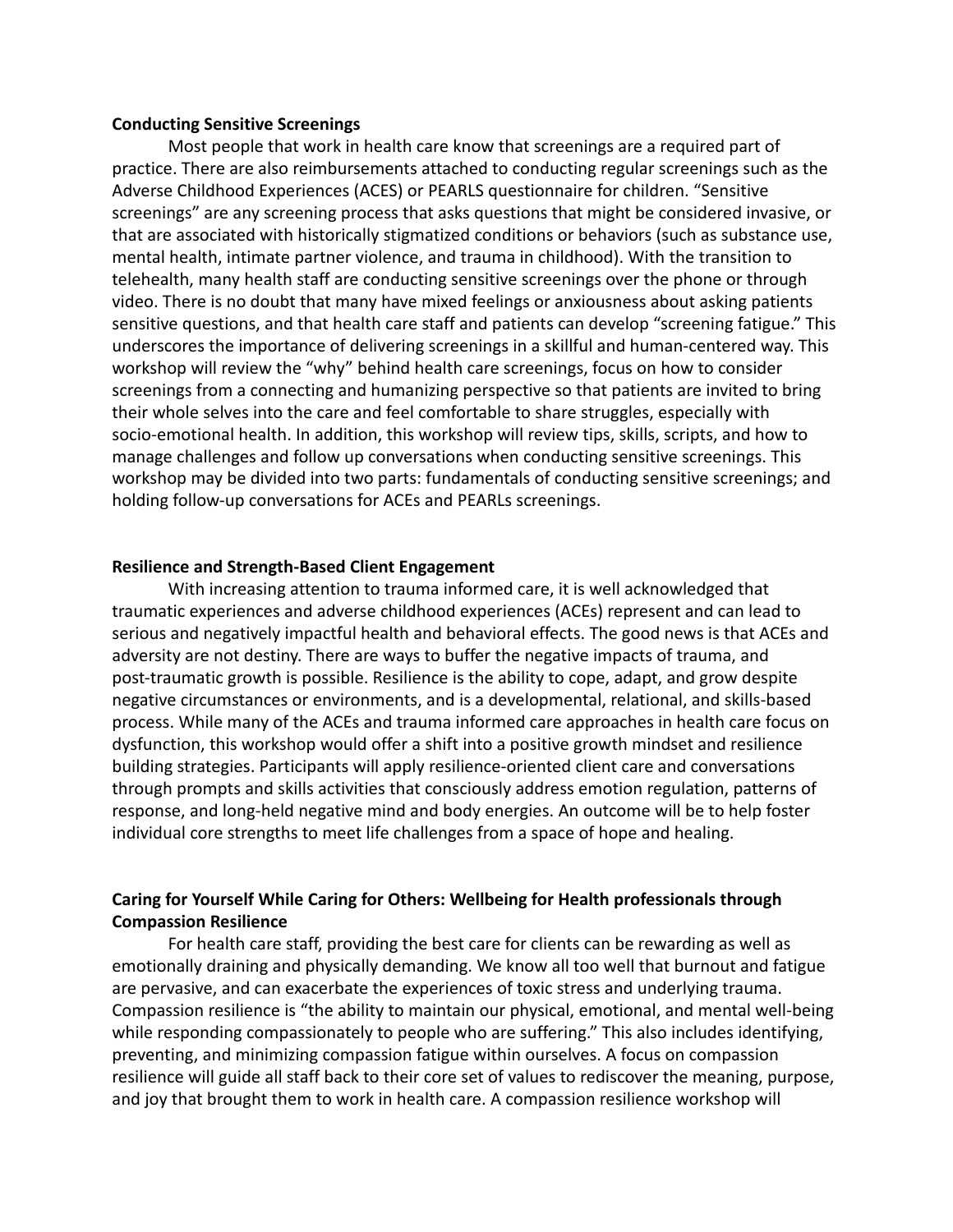include an overview of a set of skills to manage expectations, set professional and personal boundaries, build effective collegial relationships and trust, and foster personal practices for ongoing self-care, connection, empowerment, and mindful empathy.

For leaders and administrators, there is a strong business case for promoting and improving the wellbeing of employees. A learning process would include steps that have been shown to contribute to organizational compassion such as collective noticing, feeling and responding to pain within an organization, and promoting collective compassion through policies that foster a culture of wellness, protective factors, and personal resilience.

#### **Trauma-Informed human centered design for community-based health organizations**

Human-centered design (HCD) is an approach to achieve solutions for challenges that puts people first. The goal of human-centered design is to find the right solution for real world problems that people experience, and takes into account their unique and specific needs, contexts, perspectives, and constraints. A trauma-informed approach to design considers how traumatic experiences affect individuals, patients, and staff, and works towards creating the best practice of care that places them at the heart of service design and delivery. A human centered design approach will emphasize the core principles of trauma informed care, including equity and equitable care, inclusivity of all opinions, valuing relationships and collaboration, encouraging empowerment and resilience, and bring these concepts into all design practices. For organizations working towards trauma responsiveness and healing, starting with HCD modeling and co-creating solutions with staff and patients is key.

#### **Leading with Trauma Consciousness: A workshop for leaders**

Health care leaders and managers are agents of change who can motivate staff and serve as champions to create and sustain momentum. Trauma informed leadership and supervision is a holistic relationship-based model that incorporates domains of empathy to facilitate a culture shift in methods of supervision. The framework includes the core principles of trauma-informed approaches, adaptive leadership skills, fostering supportive environments and implementation strategies for organizational change. A workshop will also consider how implicit biases may play out within team dynamics and in supervision relationships, ways to approach supportive dialogue, and reduce care management team burnout with attention to trauma sensitive and compassionate modeling. This workshop covers intentional strategies to cultivate human-centered cultures to respond effectively, especially during times of crisis, as well as enduring and sustainable trauma responsive practices.

## **Trauma Responsive Racial and Social Equity**

Trauma-informed approaches to care need to consider the critical and insidious impact of racial, social, historical and present-day trauma on patient health and staff well-being. The work of trauma-responsive care requires a nuanced understanding of how trauma impacts the lives and care of patients, how trauma affects staff, and the root causes behind that trauma. This workshop would help bridge what are widely perceived as two separate fields: trauma informed care and racial equity. Healing and relational engagement brings in vulnerable